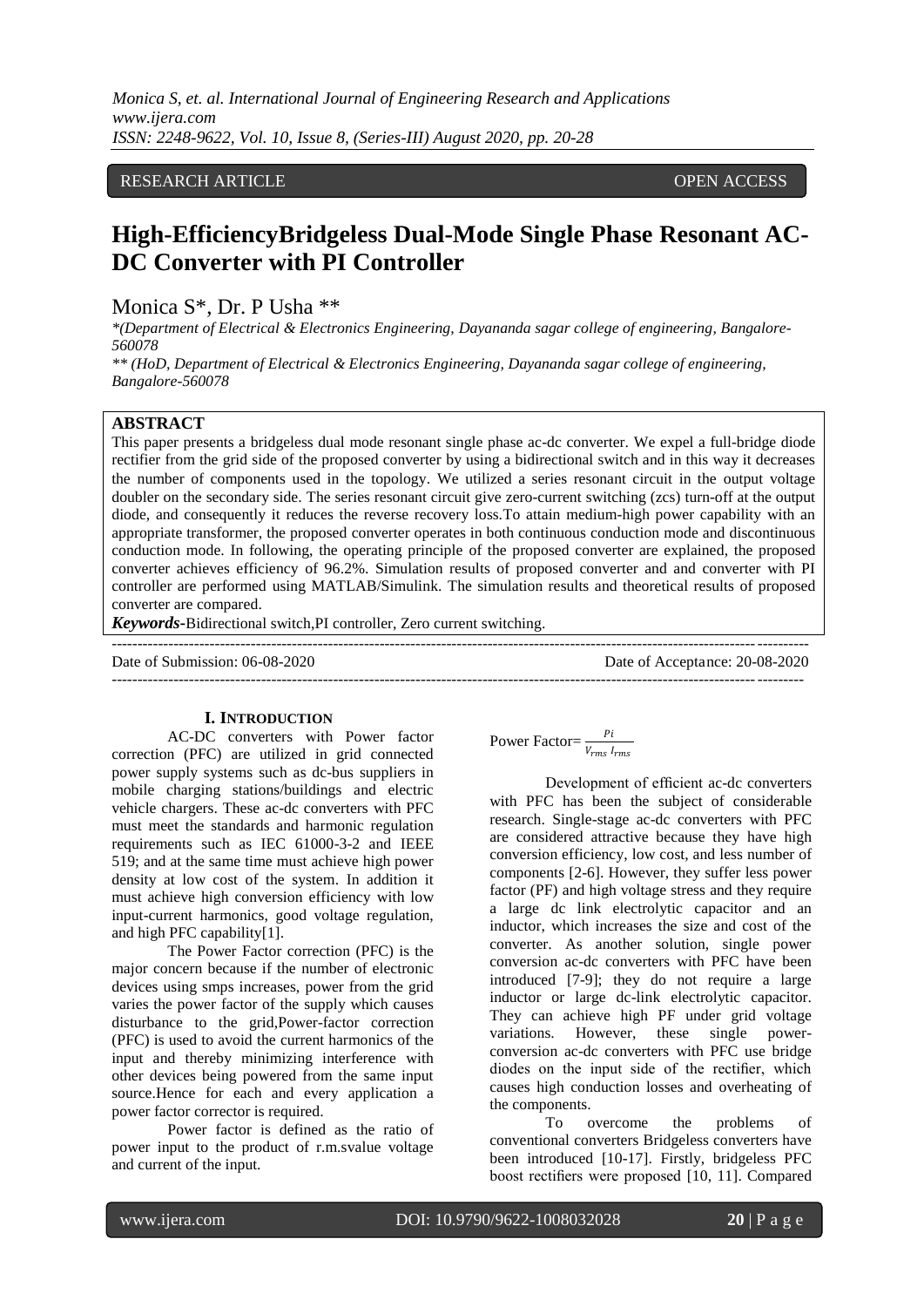to the conventional PFC boost rectifiers, these bridgeless PFC boost rectifiers increase the efficiency of the converter by eliminating the diodes and their forward-voltage drop. diodes and their forward-voltage drop. Furthermore, PFC boost rectifier output voltage is always greater than the peak of grid voltage, and therefore it cannot be used for low-voltage applications. To produce adjustable output voltages Bridgeless single-stage ac/dc converters have been proposed [12-16]. They help to reduce the number of components, but these bridgeless single-stage ac-dc converters are still large. Bridgeless flyback rectifier is presented to minimize the number of components [17]. It does not utilize bridge diodes, hence it does not suffer from diode conduction loss. However, Bridgeless flyback rectifier requires auxillary circuits for proper operation. Also, the fly-back structure is usually restricted to low-power applications since it requires larger magnetic components for high-power applications. Moreover, in the flyback structure the usageof the transformer is poor and large transformer core is required to maintain the required power level.

This paper presents a high-efficiency bridgeless dual-mode single phase resonant ac-dc converter with pi controller. It is simple in structure and low in conduction loss since it uses a bidirectional switch instead of full bridge diodes. A series resonant circuit in the output voltage doubler on the secondary side. The series resonant circuit give zero-current switching (zcs) turn-off at the output diode, and consequently it reduces the reverse recovery loss.

To achieve medium-high power capacity with appropriate transformer, it operates in continuous conduction mode (CCM) when the instantaneous power level is high and is discontinuous conduction mode (DCM) when the instantaneous power level is low. The operating principle of the proposed converter are presented and simulation results are obtained.

# **II. OPERATING PRINCIPLE**

Fig. 1 shows the circuit diagram of the proposed bridgeless dual mode resonant single phase ac-dc converter. The bidirectional switch is used totransfer the energy to the secondary side without rectifying the input ac grid voltage. During the positive half cycle of the input voltage, themain switch S1 is turned on according to the duty-cycle. During the negative half-cycle of input voltage, switch S2 is turned on and acts as the main switch. S1 and S2 operates complementary to each another. When the bidirectional switch is turned on, the primary side energy is transferred to the secondary side through the series-resonant circuit. When the bidirectional switch is turned off, the energy which

is stored in mutual inductor (Lm) is transferred to the secondary side. This enables the proposed bridgeless dual-mode single phase resonant ac-dc converter to process high power and high efficiency by using a single bidirectional switch.



# **Fig. 1. Circuit diagram of bridgeless dual mode resonant single phase ac-dc converter.**

Where, equivalent model parameters of the primary side switches; Rsni, Csni, Dsni  $(i = 1,$ 2): parameters of bidirectional RCD snubber;T: transformer with turns ratio  $n = Ns/Np$ . Lm: magnetizing inductance; D1, D2: secondary diodes; Llk,p: primary leakage inductance; Llk,s: secondary leakage inductance; Cr: resonant capacitor; Ro: output load. Co: output capacitor; vg: grid voltage;

The proposed converter is designed to operate in CCM when the instantaneous power level is high, and in DCM when the instantaneous power level is low. The proposed converterachieves high efficiency when it operates in CCM than when it operates in DCM. As the magnetizing inductance Lm increases, the CCM region widens, and thereby it increases the efficiency. However, large Lm requires large transformer size, so Lm must be selected appropriately. During CCM steady-state operation, Ts is divided into four operating modes. The equivalent circuit of each mode of operation are shown in Fig. 2.

Several assumptions are made to analyze the operation of the proposed converter:

1) The output capacitor Co islarge that the outputvoltageVo is assumed to have no voltage ripple;

2) The grid voltage vg is constant because the switching frequency fs is much larger than the grid frequency fg;

3) The switch S1 is modulated with duty ratio D, and the switch S2 acts complementary to S1 with short dead time.

4) The transformer T is ideal with the primary leakage inductance Llk,pthe magnetizing inductance Lm, and the secondary leakage inductance Llk,s;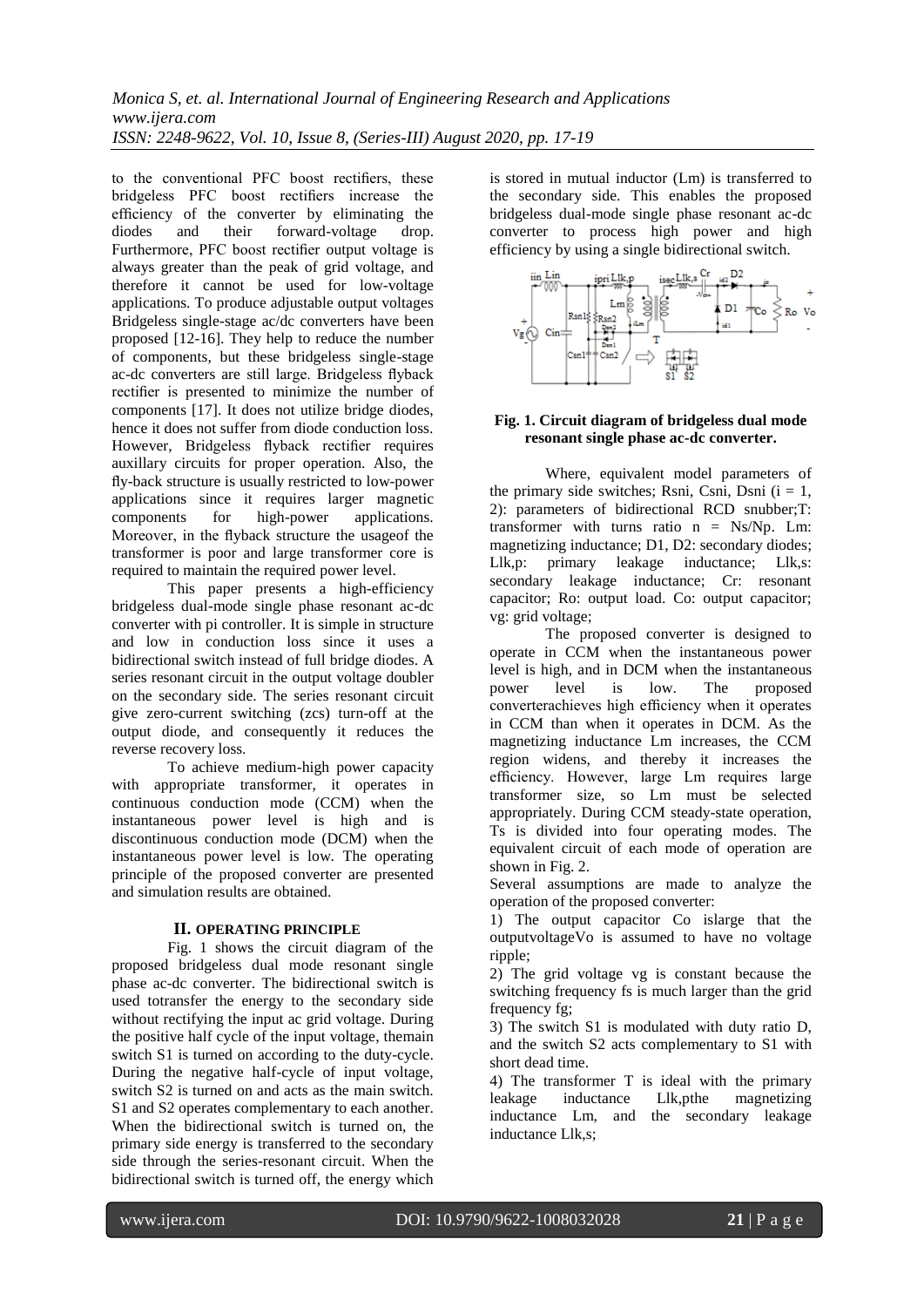## **2.1 CCM Operation**





**(d) Fig. 2. Equivalent circuit of bridgeless resonant ac-dc converter when operates in CCM. (a) Mode 1. (b) Mode 2. (c) Mode 3. (d) Mode 4.**

**Mode 1**  $[t_0, t_1]$ : At time  $t_0$ , Switch $S_1$  is turned on and the secondary current  $i_{\text{sec}}$  starts to resonate due to secondary leakage inductance  $L_{lk,s}$  and resonating capacitance  $C_r$  and it is directly transfered to the load through diode  $D_2$ . We considered  $V_{cin}$  as $V_g$ ; during  $T_s$ ,  $V_g$  is considered to be constant. Also, we assume  $L_m \gg L_{lk,p}$ . Then,  $i_{lm}$  increases linearly as

$$
\frac{di_{Lm(t)}}{dt} = \frac{Vg}{Lm} \cdot (1)
$$

 $\begin{array}{cc} \text{d}t & \text{Im} & \text{Im} \\ \text{During this interval, the power input is transferred} \end{array}$ to the output stage of the transformer andmagnetic inductor Lm gets charged.

since,  $L_m \gg L_{lk,p}$ , The secondary side voltage Vsec of the transformer can be expressed as nvg. The state equation of the circuit can be written as

$$
L_{lk,s} \frac{di_{sec}(t)}{dt} = \text{nyg-} \text{Vo+} v_{cr}(t), \qquad (2)
$$

$$
i_{sec}(t) = -C_r \frac{dv_{cr}(t)}{dt} \tag{3}
$$

withisec(to) = 0, where vcr is the voltage across resonant capacitor Cr. Solving (2) and (3) yields

$$
i_{sec}(t) = \frac{nV_g - (V_o - V_{cr}(to))}{Zr} \sin[\omega_r(t - to)]
$$
 (4)  
where the characteristic impedance Zr and the

where thecharacteristic impedance Zr and the resonant angular frequency wr are given by

$$
\text{Zr}{=}\sqrt{\frac{\text{Llk},s}{\text{Cr}}},\,W_r\,=\frac{1}{\sqrt{L_{lk,sC_r}}}
$$

At the same time, the power input charges magnetic inductor Lm and iLm is increased linearly as

$$
i_{Lm}(t) = i_{Lm}(t_o) + \frac{v_g}{L_m}(t - t_0)
$$
 (5)

whereiLm(to) is the initial value of iLm(t). **Mode 2**  $[t_1, t_2]$ : At time t1, the resonance between resonant capacitor Cr and secondary leakage inducatanceLlk,s terminates and isec becomes zero. The diode D2 is turned off withzero current switching (zcs) andtherefore the reverse-recovery loss does not occur. The power input charges the magnetic inductor Lm and iLmincreases linearly as

$$
i_{\text{Lm}}(t) = i_{\text{Lm}}(t_0) + \frac{v_g}{L_m}(t - t_0)
$$
 (6)  

$$
i_{\text{sec}}(t) = 0
$$
 (7)

**Mode 3**  $[t_2, t_3]$ : At time t2, Switch S1 is turned off and magnetic inductor current iLm is transferred to the secondary side of the transformer. A high voltage spike occurs at the switch.

 Here, theRCD snubber circuit absorbs the primary leakage inductorcurrent  $ilk$ ,  $pby$  turning on the snubber diode whenever vds exceeds vg + vcr/n.

**Mode 4 [***t***3,** *t***4**]: At t2secondary current isec already begins to resonate due to mutual inductor Lm and resonant capacitor Cr. iLm(t2) is reflected on the initial value of the secondary side

Then, the state equation of isec can be written as

$$
i_{sec}(t) = -\frac{v_g}{n L_m} DT_s + \frac{V_{cr}}{n^2 L_m}(t - t_2)
$$
 (8)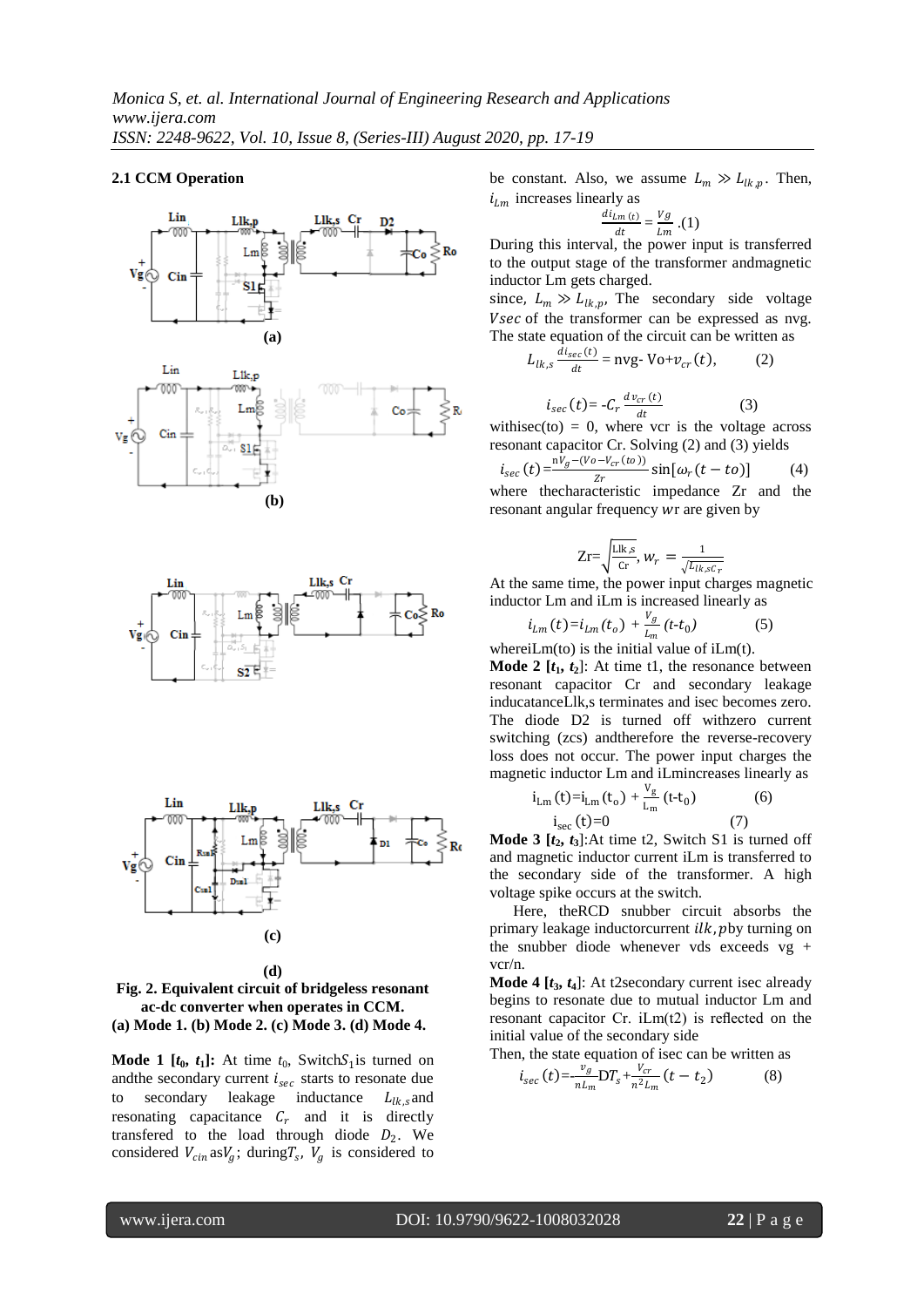## **2.2 DCM operation**







**(a) Mode 1. (b) Mode 2. (c) Mode 3. (d) Mode 4.**

**Mode 1 [t0, t1]:** At time t0, S1 is turned on and isec begins to flow through output diode D2. vg is approximately constant during Ts, isec becomes

$$
i_{sec}(t) = \frac{v_g - (V_o - V_{cr}(to))}{z_r} \sin[\omega_r(t - to)]
$$
 (9)  
At the same time, the input power charges

magnetic inductor Lm and iLm increases linearly as

$$
i_{Lm}(t) = \frac{v_g}{L_m}(t - t_0)
$$
 (10)

**Mode 2 [t1, t2]:** At time t1, the resonance between Cr and Llk,s terminates and isec becomes zero. Diode D2 is turned off with zero current and therefore reverse-recovery loss doesnot occur. The input power charges the magnetic inductor Lm and iLmincreases linearly as

$$
i_{\text{Lm}}(t) = i_{\text{Lm}}(t_1) + \frac{v_g}{L_m}(t - t_1) = \frac{v_g}{L_m}(t - t_0) \quad (11)
$$
  

$$
i_{\text{ser}}(t) = 0 \quad (12)
$$

**Mode 3 [t2, t3]:** At time t2, Switch S1 is turned off and iLm is transferred to the secondary side. Similar to CCM operation, the RCD snubber circuit absorbs the primary leakage current.

**Mode 4 [t3, t4]:** Similar to isec in CCM, isec in DCM can be obtained as

$$
i_{sec}(t) = -\frac{v_g}{n L_m} \mathcal{D} T_s + \frac{v_{cr}}{n^2 L_m} (t - t_2)
$$
 (13)

**Mode 5 [t4, t5]:** At time t4, secondary current isec becomes zero. Diode D1 is turned off with zero current, and therefore reverse recovery loss does not occur. t4 can be calculated from (13) as

$$
t4 = t2 + \frac{nv_g DT_s}{V_{cr}} \tag{14}
$$

Sincethesecondarycurrentisecbecomeszero,thediod e D1 turned off. The residual energy in the circuit causes the resonance between CS1, magnetizing inductor Lm, and primary leakage inductance Llk,p, which generates the sinusoidal oscillation of vds in the interval t3 and t4. This oscillation is reflected to vD1.

## **III. DESIGN OF PARAMETERS 3.1 Determining magnetizing inductance:**

The proposed converter operates in CCM when  $vg \geq v g$ , crit, and in DCM when vg $\leq$  $\nu q$ , crit. The boundary between DCM and CCM is determined by magnetizing inductance Lm. Increase in Lm widens the CCM region, and increases the efficiency, but it increases the size of the converter. Thus, magnetizinginductance Lm must be chosen correctly.

#### **3.2 Determining resonant capacitance:**

To guarantee zero current switching(zcs) turn-off at diode D2, minimum turn-ontime of the switch must be greater than the half of the resonant period or

$$
\pi \sqrt{L_{lk,s} C_r} < D_{min} T_s(15)
$$

The minimum duty ratio is given as

 $D_{i}$ 

$$
D_{min} = 1 - \frac{\sqrt{2nV_{grms}}}{V_o},
$$
 From which

$$
C_r < \frac{T_s^2}{\pi^2 L_{lk,s}} \left( 1 - \frac{\sqrt{2}nV_{grms}}{V_o} \right) (17)
$$

**3.3 Selecting transformer turns ratio:**

Theturns ratio n of the transformer can be selected from the voltage gain of the converter.

www.ijera.com DOI: 10.9790/9622-1008032028 **23** | P a g e

 $(16)$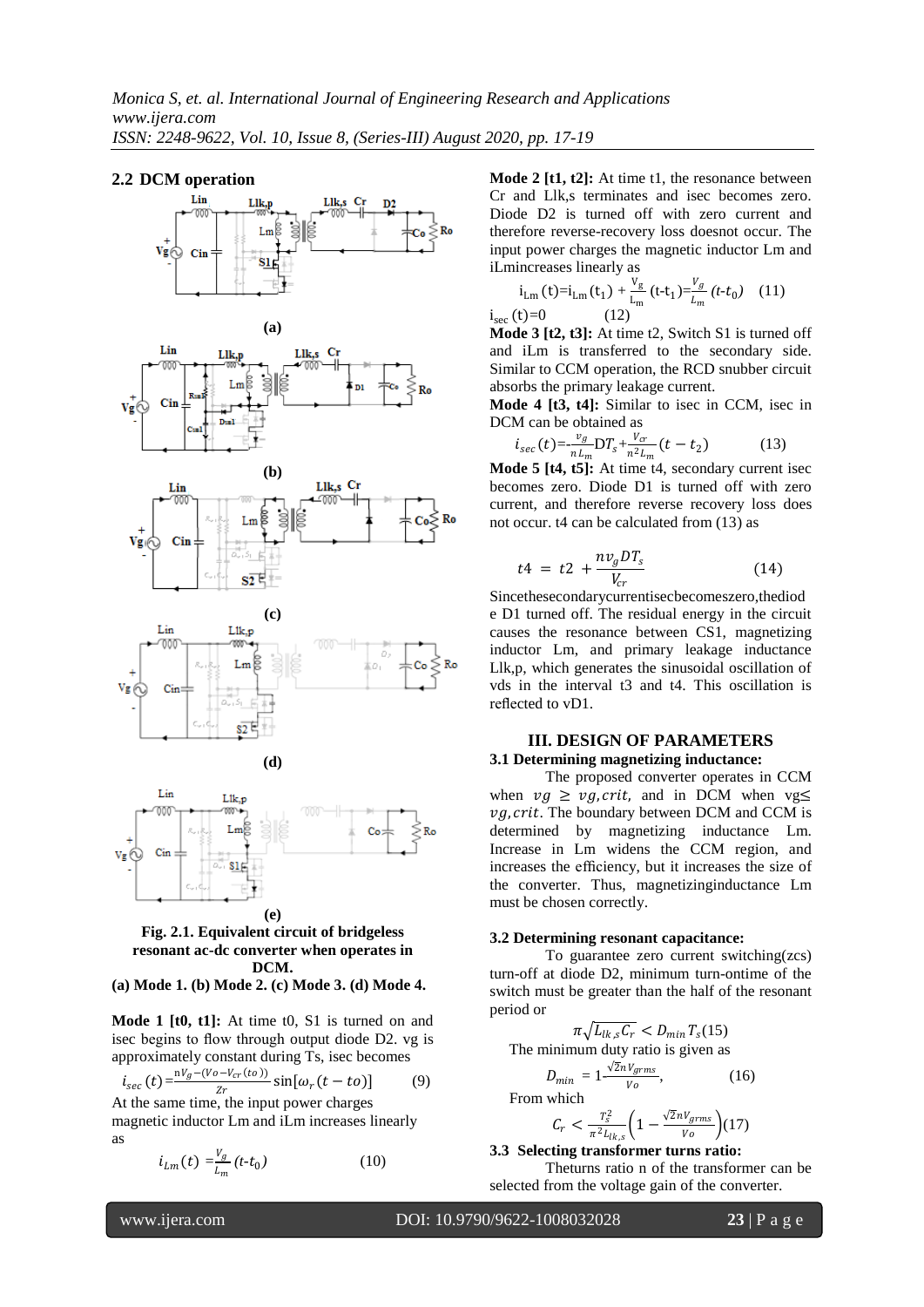$$
n \leq \frac{V_o}{\sqrt{2}V_{grms}}(18)
$$

**3.4 Determining output capacitance:**

To satisfy the output voltage ripple, we select the output capacitor as

 $C_o \geq \frac{P_0}{2\pi f_o V_o}$  $\frac{1}{2\pi f_g V_o \Delta V_o}(19)$ 

where ∆Vo-output voltage ripple.

# **IV. SIMULATION RESULTS:**

 The proposed bridgeless dual mode resonant single phase ac-dc converter, simulation was performed using MATLAB/SIMULINK with grid voltageVg=120––220 V. To satisfy Zero current switching (ZCS) turn-off at output diode D2 over the entire grid period, resonant capacitance (Cr) is set to 4.4 µF. considering the cost of the converter, magnetizing inductance (Lm) was set to 300 µH.

The simulation of proposed converter is as shown in fig. 3.1. The selected specific components (Table I) were the same as in the simulation.

**Table I PARAMETERS AND VALUES OF COMPONENTS**.

| CUMITUNEN 19. |                        |                    |
|---------------|------------------------|--------------------|
| Parameters    | Symbols                | Value              |
| Grid voltage  | vg                     | 120-220 V          |
| Output        | Vo                     | 330V               |
| voltage       |                        |                    |
| Switching     | $f_S$                  | $50$ kHz           |
| frequency     |                        |                    |
| Primary       | Cin                    | $6.6 \mu F$        |
| capacitor     |                        |                    |
| Primary       | Lin                    | 940 µH             |
| inductor      |                        |                    |
| Magnetizing   | Lm                     | 300 µH             |
| inductance    |                        |                    |
| Primary       | Llk,p                  | 1.39 µH            |
| leakage       |                        |                    |
| inductance    |                        |                    |
| Secondary     | Llk,s                  | $0.86$ $\mu$ H     |
| leakage       |                        |                    |
| inductance    |                        |                    |
| Snubber       | Rsn1, Rsn2             | $200 k\Omega$      |
| resistance    |                        |                    |
| Snubber       | Csn1, Csn2             | $22 \overline{nF}$ |
| capacitance   |                        |                    |
| Output        | Co                     | 1320 µF            |
| capacitance   |                        |                    |
| Resonant      | $\overline{\text{Cr}}$ | $4.4 \mu F$        |
| capacitance   |                        |                    |

During CCM, ZCS turn-off is guaranteed at output Diode D2.The input current was almost sinusoidal. Input current  $i_{in}$  was synchronized with grid voltage vg.

# **4.1 simulation of proposed converter**



**Fig. 4.1. Simulation of proposed converter.**



**Fig. 4.2. Input voltage waveformVin=220V.**



**Fig. 4.3. Gate pulses to switch S1 and S2.**



**Fig. 4.4. Output Voltage.**



**Fig. 4.5.Output current.**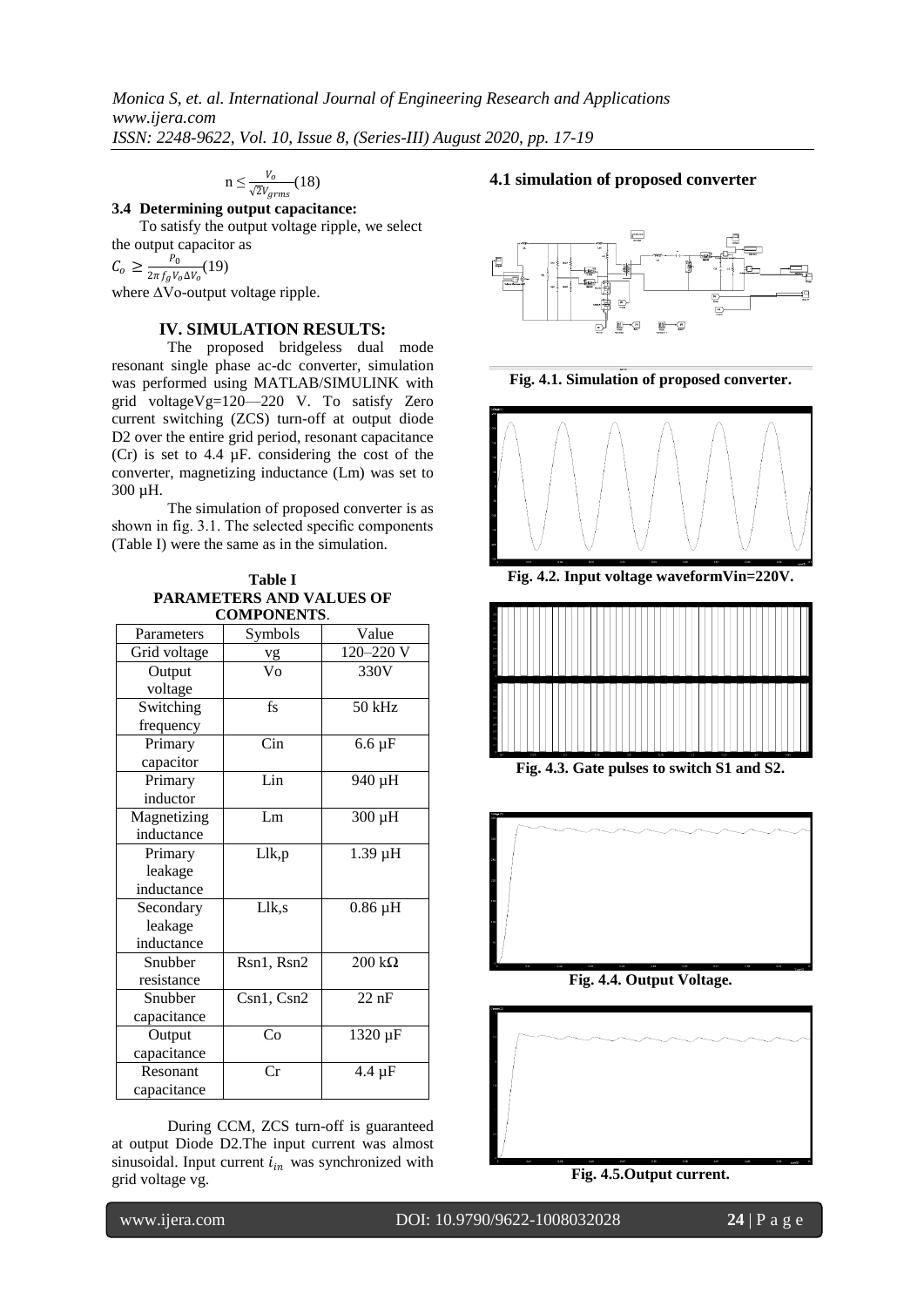*Monica S, et. al. International Journal of Engineering Research and Applications www.ijera.com ISSN: 2248-9622, Vol. 10, Issue 8, (Series-III) August 2020, pp. 17-19*

The output voltage equation is given by:

$$
V_0 = V_g n(D + 1)(20)
$$
  
\n
$$
V_0 = 220 * 1 * (0.5 + 1)
$$
  
\n
$$
V_0 = 330 \text{ } V(\text{Theorritical value})
$$

By simulation

#### $V_0 = 318.2 V$

The output voltage obtained in open loop simulation is  $Vo = 330$  V. This discrepancy is because of the semiconductor devices (diode and swith) voltage drop when they are made on. Output power is given by:

$$
Po = Vo * Io
$$
  
Po = 318.2\*2.448  
Po = 778.9 W

Power obtained in open loop simulation is 778.9W which is less than required value hence we go for closed loop circuit with PI controller.

# **4.1.1Simulation of proposed converter with pi controller.**

#### **4.1.1.1 Block diagram of converter with pi controller**

The output of the proposed highefficiency bridgeless dual-mode single phase resonant ac-dc converter is not constant because of the difference in the environmental condition therefore it requires control techniques. Hence to obtain the required output voltage to meet the load demand, closed loop control with proportional integral (PI) controller is employed. The block diagram shown in figure 4.1.1 explains the implementation of proportional integral (pi) controller for high-efficiency bridgeless dual-mode single phase resonant ac-dcconverter. The actual output voltage of the high-efficiency bridgeless dual-mode single phase resonant ac-dc converter and the constant reference signal are compared, to obtain a error signal (e). The error signal (e) is given to proportional integral (pi) controller. The pi controller generates the control signal based on error signal for varying the turn on and turn off time of the switch of thebridgeless dual-mode single phase resonant ac-dc converter, to maintain constant output voltage(Vo) irrespective of the variation in load and input voltage. Similarly to maintain constant output current pi controller is used.



**Fig. 4.1.1. Block diagram of proposed converter with pi controller for voltage control.**



**Fig. 4.1.2. Block diagram of proposed converter with pi controller for current control.**



**Fig. 4.1.3Simulink of proposed converter with pi controller.**



**Fig. 4.1.4.Output voltage with pi controller when Vi = 220V, Vo = 330V.**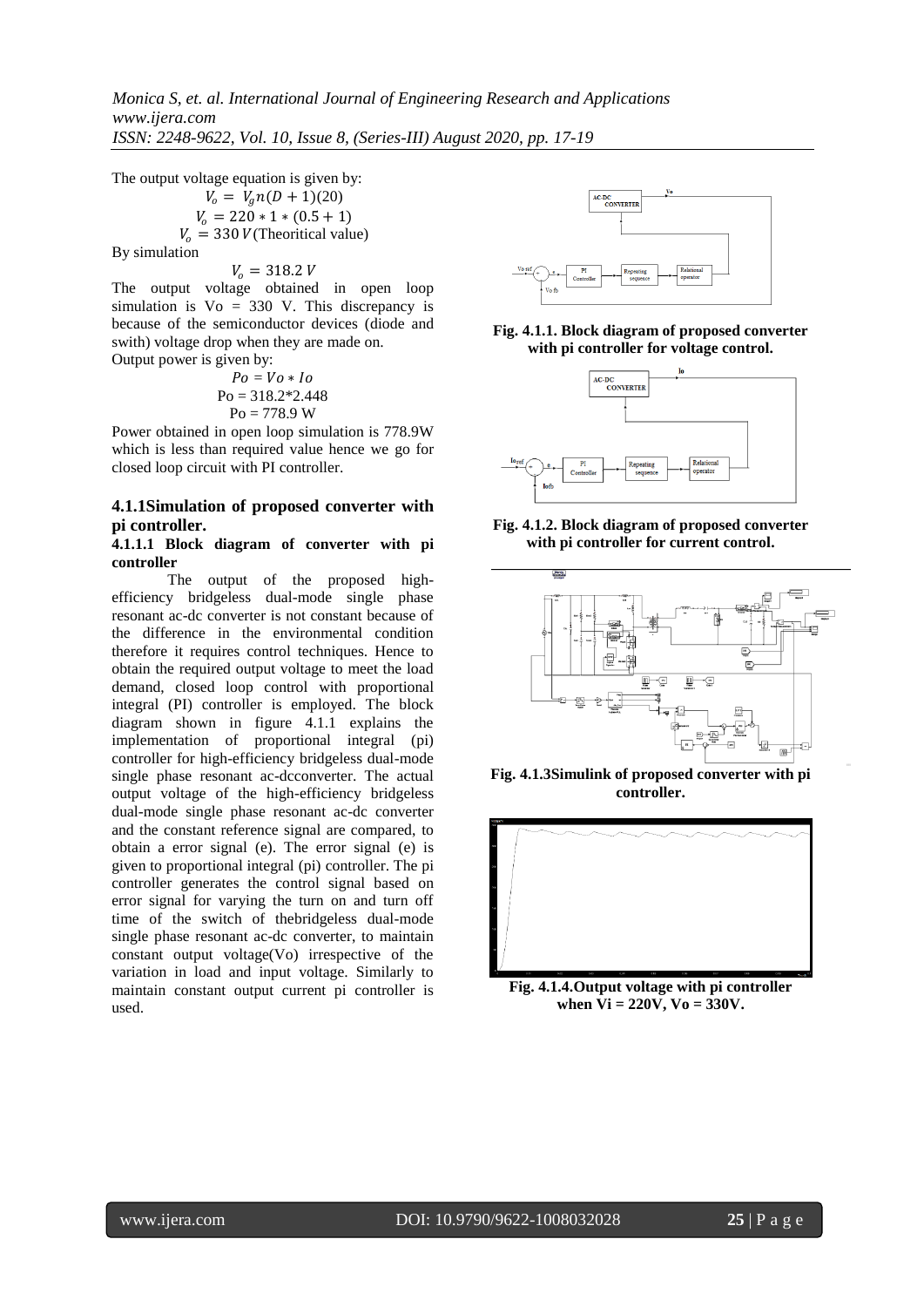*Monica S, et. al. International Journal of Engineering Research and Applications www.ijera.com ISSN: 2248-9622, Vol. 10, Issue 8, (Series-III) August 2020, pp. 17-19*

**Fig. 4.1.5. Output current with pi controller when Vi=220V, Io=2.73A.**

**Fig. 4.1.6.Output voltage with pi controller when Vi = 215V, Vo = 330V.**

**Fig. 4.1.7. Output current with pi controller when Vi =215V, Io=2.73A.**



**Fig. 4.1.8.Output voltage with pi controller when Vi = 225V, Vo = 330V.**

**Fig. 4.1.9. Output current with pi controller when Vi =225V, Io=2.73A.**

With pi controller

$$
V_o = 330 V
$$
  
\n
$$
Po = Vo * Io
$$
  
\n
$$
Po = 330 * 2.73
$$
  
\n
$$
Po = 900 W
$$

Power obtained in closed loop simulation with pi controller is 900W which is the required power level.

Efficiency=
$$
\frac{P_o}{p_i}
$$
  
Efficiency= $\frac{900}{935}$ = 96.2%



## **Fig. 4.1.10. Efficiency of proposed converter when Vi=220V.**

Remark 1. The proposed converter operates similar to the forward converter andduring the half switching period it transfer the energy to the load in resonant way. Then,during other half switching period the proposed converter transfers the magnetizing energy in the transformer to the series resonant circuit.

Remark 2. The applications of the converter is common dc-bus supplier in the buildings/mobile charging stations [23]. It can be also be used as level-2 battery charger by connecting the proposed converters in parallel [24]. Furthermore, it can be used in high voltage applications such as traveling wave tube,medical X-ray imaging, and lasers [25].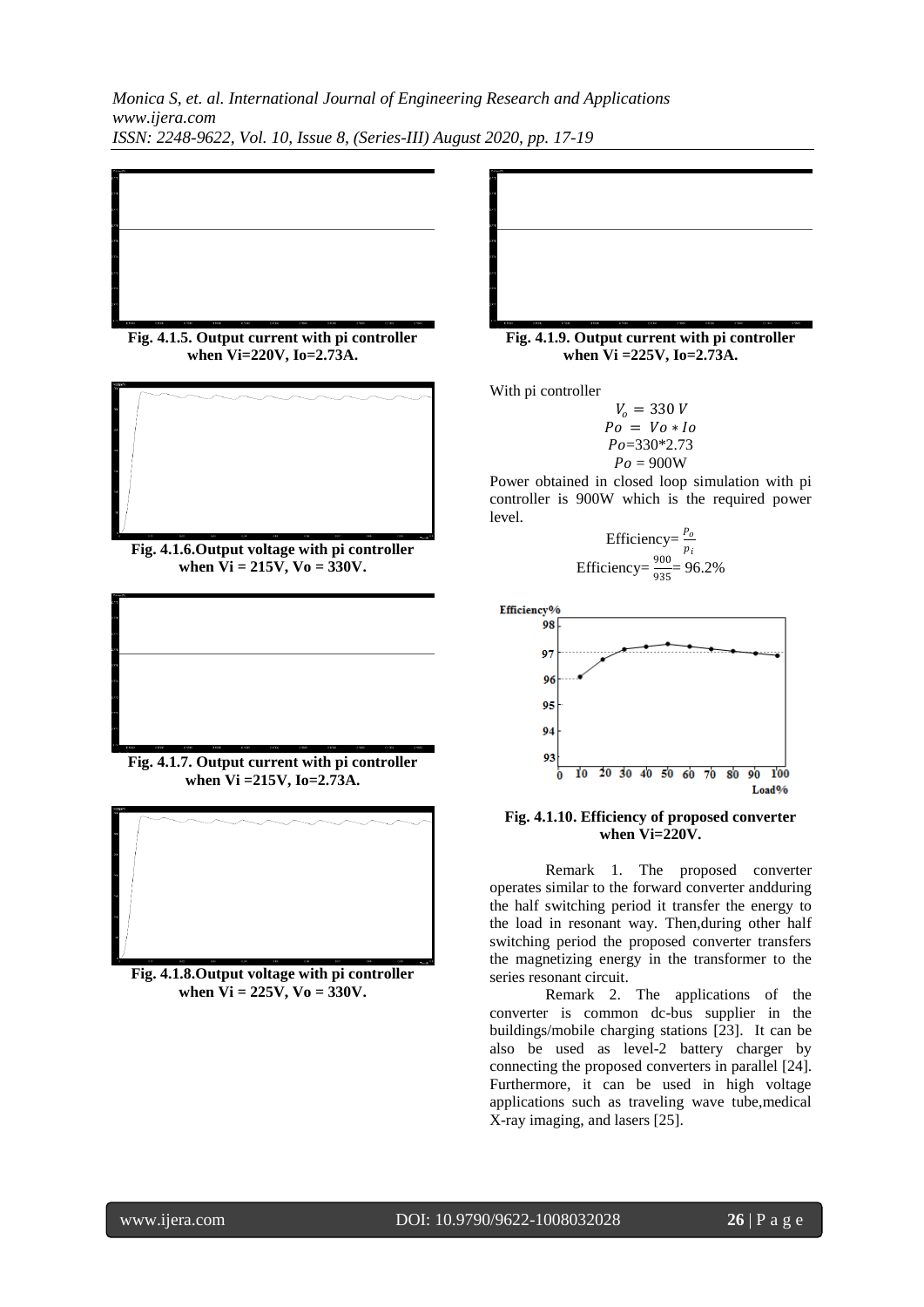## **V. CONCLUSION**

This paper presents a high-efficiency bridgeless dual-mode single phase resonant ac-dc converter. To reduce the number of components, the grid-side full-bridge diode rectifier is expelled and is replaced by a single bidirectional switch; as a result, the primary side conduction lossand number of components and size and cost werereduced. Use of a series-resonant voltagedoubler structure reduced the cost of the proposed converter and enables its use in medium-high power applications.Moreover the proposed converter achieves accurate output voltage regulation and high efficiency. To confirm the validity of the proposed converter, open loop and closed loop simulation was performed.

#### **REFERENCES**

- [1]. 80 Plus Incentive Program. [Online]. Available: [http://www.80plus.org](http://www.80plus.org/)
- [2]. M. Narimani and G. Moschopoulos, "A new interleaved threephase single-stage PFC AC–DC converter with flying capacitor*," IEEE Trans. Power Electron.,* vol. 30, no. 7, pp. 3695-3702, Jul. 2015.
- [3]. B. Poorali and E. Adib, "Analysis of the integrated SEPICflyback converter as a single-stage single-switch powerfactorcorrection LED driver," *IEEE Trans. Ind. Electron.,* vol. 63, no. 6, pp. 3562-3570, Jun. 2016.
- [4]. H. Ma, J. S. J. Lai, C. Zheng, and P. Sun, "A high-efficiency quasi-single-stage bridgeless electrolytic capacitor-free highpower AC– DC driver for supplying multiple LED strings in parallel*," IEEE Trans. Power Electron*., vol. 31, no. 8, pp. 58255836, Aug. 2016.
- [5]. P.FangandY.F.Liu,"EnergychannelingLEDd rivertechnology to achieve flicker-free operation With true single stage power factor correction," *IEEE Trans. Power Electron.,* vol. 32, no. 5, pp. 3892-3907, May 2017.
- [6]. S. Li, W. Qi, S. C. Tan, and S. R. Hui, "A single-stage two-switch PFC rectifier with automatic AC ripple power decoupling and wide output voltage range*," IEEE Trans. Power Electron*., vol. 32, no. 9, pp. 6971- 6982, Sep. 2017.
- [7]. S. Li, W. Qi, S. C. Tan, and S. R. Hui, "A single-stage two-switch PFC rectifier with wide output voltage range and automatic AC ripple power decoupling," *IEEE Trans. Power Electron*., vol. 32, no. 9, pp. 6971- 6982, Sep. 2017.
- [8]. Y. W. Cho, J. M. Kwon, and B. H. Kwon, "Single powerconversion AC–DC converter with high power factor and high efficiency," *IEEE Trans. Power Electron.*, vol. 29, no. 9, pp. 4797-4806, Sep. 2014.
- [9]. S. G. Jeong, W. J. Cha, S. H. Lee, J. M. Kwon, and B. H. Kwon, "Electrolytic capacitor-less single-power-conversion onboard charger with high efficiency," *IEEE Trans. Ind. Electron.,* vol. 63, no. 12, pp. 7488-7497, Dec. 2016.
- [10]. K. S. Kim, J. M. Kwon, and B. H. Kwon, "Single-switch single power-conversion PFC converter using regenerative snubber," *IEEE Trans. Ind. Electron.,* vol. 65, no. 7, pp. 5436-5444, Jul. 2018.
- [11]. L. Huber, Y. Jang, and M. M. Jovanovic, "Performance evaluation of bridgeless PFC boost rectifiers," *IEEE Trans. Power Electron.,* vol. 23, no. 3, pp. 1381-1390, Mar. 2008.
- [12]. B. Su, J. Zhang, and Z. Lu, "Totem-pole boost bridgeless PFC rectifier with simple zero-current detection and full-range ZVS operating at the boundary of DCM/CCM," *IEEE Trans. Power Electron.,* vol. 26, no. 2, pp. 427-435, Feb. 2011.
- [13]. W. Y. Choi and J. S. Yoo, "A bridgeless single-stage half-bridge AC/DC converter," *IEEE Trans. Power Electron.*, vol. 26, no. 12, pp. 3884-3895, Dec. 2011.
- [14]. S. W. Lee and H. L. Do, "Single-stage bridgeless ac–dc PFC converter using a lossless passive snubber and valley switching*," IEEE Trans. Ind. Electron.,* vol. 63, no. 10, pp. 6055-6063, Oct. 2016.
- [15]. M. Alam, W. Eberle, D. S. Gautam, C. Botting, N. Dohmeier, and F. Musavi, "A hybrid resonant pulse-width modulation bridgeless AC–DC power factor correction converter*," IEEE Trans. Ind. Appl.,* vol. 53, no. 2, pp. 1406-1415, Feb. 2017.
- [16]. A. Malschitzky, F. Albuquerque, E. Agostini, and C. B. Nascimento, "Singlestage integrated bridgeless-boost nonresonant half-bridge converter for LED driver applications," *IEEE Trans. Ind. Electron.,* vol. 65, no. 5, pp. 3866-3878, May 2018.
- [17]. H. Ma, Y. Li, J. S. Lai, C. Zheng, and J. Xu, "An improved bridgeless SEPIC converter without circulating losses and input voltage sensing," *IEEE Trans. Emerg. Sel. Topics Power Electron.,*vol. 6, no. 3, pp. 1447 - 1455, Sep. 2018.
- [18]. J. W. Shin, S. J. Choi, and B. H. Cho, "High-efficiency bridgeless flyback rectifier